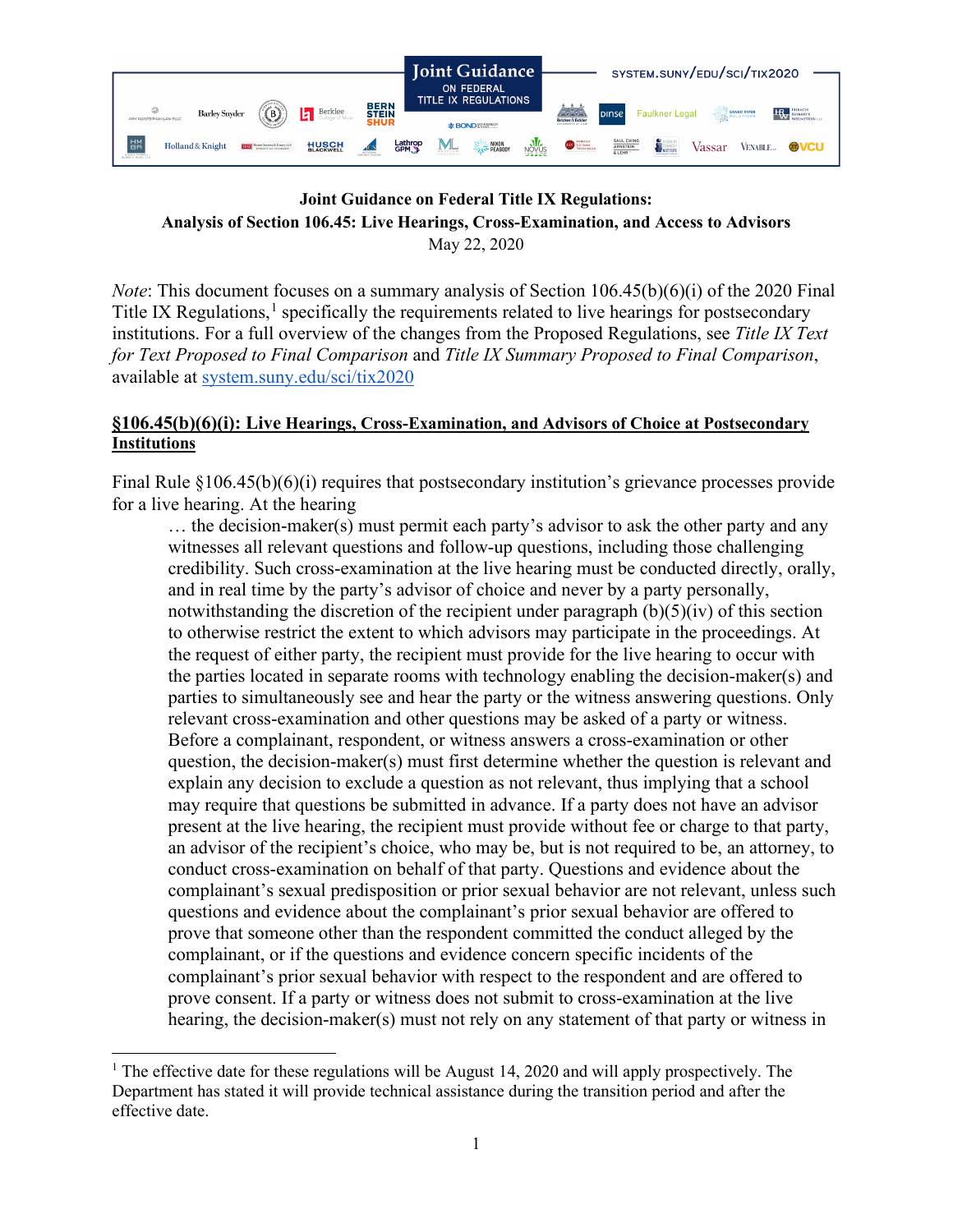reaching a determination regarding responsibility; provided, however, that the decisionmaker(s) cannot draw an inference about the determination regarding responsibility based solely on a party's or witness's absence from the live hearing or refusal to answer crossexamination or other questions. Live hearings pursuant to this paragraph may be conducted with all parties physically present in the same geographic location or, at the recipient's discretion, any or all parties, witnesses, and other participants may appear at the live hearing virtually, with technology enabling participants simultaneously to see and hear each other. Recipients must create an audio or audiovisual recording, or transcript, of any live hearing and make it available to the parties for inspection and review.

This section of the Final Rule is significantly expanded from its Notice of Proposed Rulemaking ("NPRM") originations. Most notably, the section clarifies that (1) an advisor "of the recipient's choice" must be provided "without fee or charge" to any party without an advisor in order to conduct cross-examination; (2) a decision maker may not draw any inference from a party's refusal to participate in cross-examination; (3) live hearings may be conducted with all parties present in the same location or virtually, as long as participants can simultaneously see and hear each other; and (4) a recording or transcript must be created and made available for the parties to review and inspect. In addition, the Final Rule omits the requirement from the NPRM that the advisor be "aligned with" the party.

# **Impact of §106.45(b)(6) on Campus Resources**

For many institutions, this section poses a significant change to current practices and procedures. What's more, for those institutions, this section may pose significant increased costs and resource investments including, among others, (a) investment in appropriate and accessible technology for virtual hearings and for the recording of hearings; (b) increased storage costs for those transcripts or recordings; (c) the provision of an advisor; (d) either engaging external resources to serve as investigators or decision makers or providing significant training for current staff; and (e) general training on relevance standards, technology, and rape shield considerations.

The Final Rule does not appear to require, nor do the Regulations suggest on their face, that in the event that one party has hired an attorney to act as their advisor, an institution must provide an attorney for the other party if they have not already chosen an advisor or hired an attorney themselves (institutions are urged to determine whether their State laws would require that such cross examination be classified as the practice of law and require that it be performed only by attorneys licensed to practice in that State). Similarly, the Final Rule does not require the engagement of external third-party resources to perform the investigative or decision-maker functions required in this process.

However, especially regarding the decision-maker function, which requires the ability to make decisions as to relevance during a hearing, institutions may want to consider either hiring an attorney or student conduct professional with experience in student conduct and Title IX investigative matters or having an attorney or consultant available to answer procedural questions off-line as they arise during a hearing, especially for the first full grievance processes that take place in academic year 2020-2021, given the short turn around for implementation and training.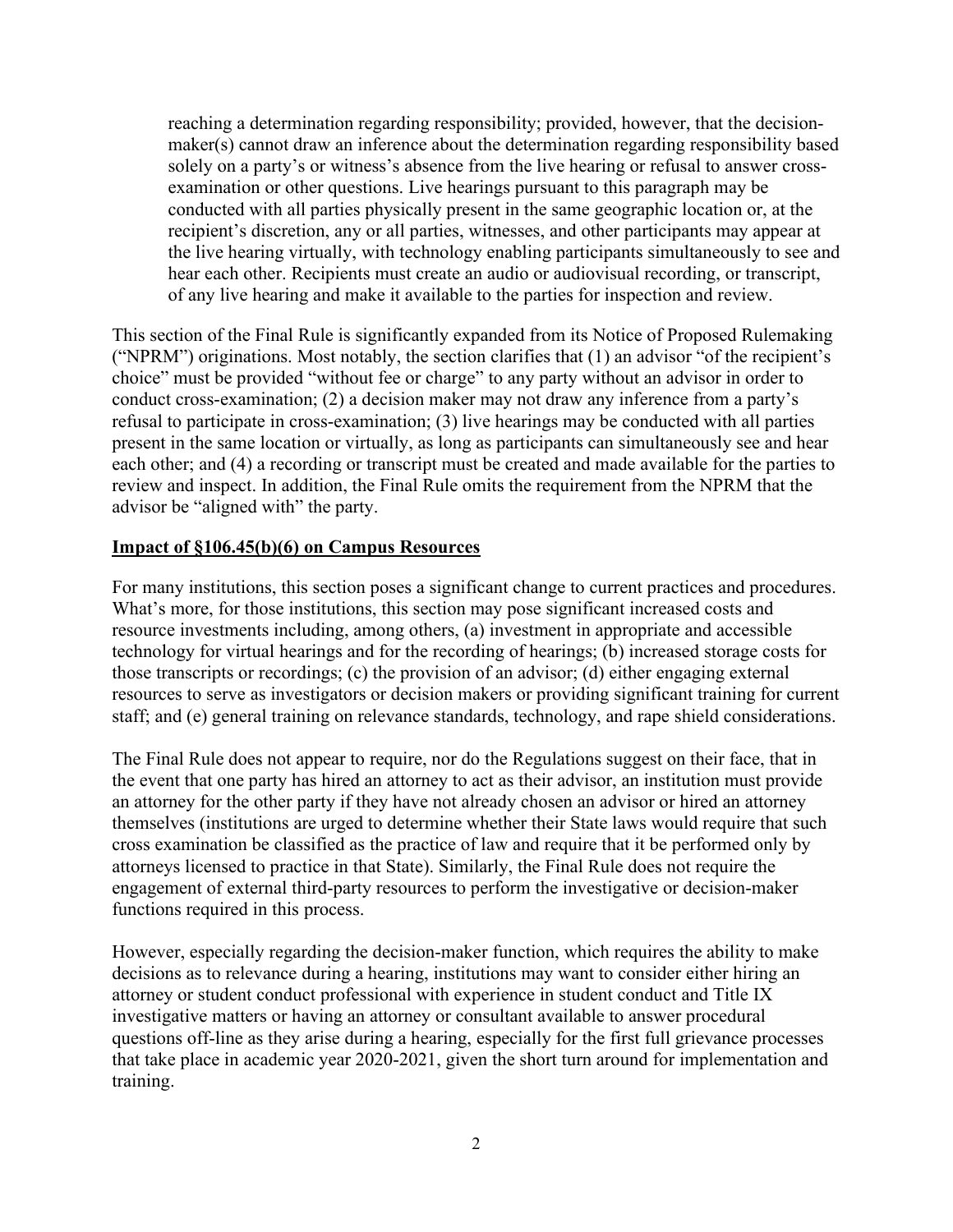## **The Department of Education's Analysis**

In explaining the decision to require a live hearing and cross-examination at the postsecondary level, the Department engages in an extensive, nearly 200 page discussion in the Final Regulations on the importance of cross-examination and the implementation of Final Rule  $§106.45(b)(6)(i).<sup>2</sup>$  $§106.45(b)(6)(i).<sup>2</sup>$  $§106.45(b)(6)(i).<sup>2</sup>$ 

We will not attempt to undertake the task of fully summarizing this extensive, and frequently redundant, regulatory explanation, but instead provide an outline of what a proceeding conducted in accordance with the Final Regulations may look like. To that end, we have summarized key positions taken by the Department, which may be helpful in understanding the way institutions should conduct and consider these hearings:

## *Live Hearing Participants*

**Decision-maker**. The live hearing must be overseen by a decision-maker who:

- 1. Is not the Title IX coordinator or the investigator;
- 2. is free from conflict of interest or bias, including bias for or against complainants or respondents; and,
- 3. who has been trained on topics including how to serve impartially, issues of relevance, including how to apply the rape shield protections provided for complainants, and any technology to be used at the hearing.

**Advisor of Choice**. The advisor may be any person of the party's choosing, If the party does not choose an advisor, however, the institution may select an individual to serve in this role for the limited purpose of conducting the cross-examination. On their face, the Final Regulations impose no prohibition of conflict of interest or bias for such advisors, nor any training requirement for such advisors, in order to "leave institutions as much flexibility as possible to comply with the requirement to provide those advisors." 85 Fed. Reg. 30254 n. 1041, 30298-30299. The Department explains that it believes that advisors in such a role do not need to be unbiased or lack conflicts of interest precisely because the role of such advisor is to conduct crossexamination on behalf of one party, and institutions can determine to what extent an institution wishes to provide training for advisors whom an institution may need to provide to a party to conduct cross-examination. *Id.* The Department also does not preclude a party from selecting an

<span id="page-2-0"></span><sup>2</sup> Relevant sections include: General Thoughts on Cross-Examination (30,313-30,314); the Re-Traumatizing Effects of Cross-Examination on Complainants (30,315-30,317); The Truth-Seeking Function Of Cross-Examination (30,319-30,320); Cross-Examination And Credibility (30,321-30,322); Trauma Related Challenges to Cross-Examination (30,323-30,324); Reliance On Rape-Myths (30,324- 30,326); Due Process Considerations (30,327-30,331); Difficulty in Participating in a Formal Grievance Process and Possible Non-Participation (30,331-30,332); Financial Inequities (30,332-30,333); Burden of the Process Remains on the Institution (30,333-30,334); Written Questions Instead of Live Hearings (30,334-30,336); False Accusations (30,336); Excluding Questions (30,336-30,337); Self-Representation (30,339-30,342); Explaining the Decision to Exclude Questions (30,343-30,344); No Reliance on Statements of a Party who does not Submit to Cross-Examination (30,345-30,349); Rape Shield Protections (30,351-30,354); Separate Rooms for Cross-Examination Facilitated by Technology (30,355- 30,356); Live Hearings (30,359-30,362).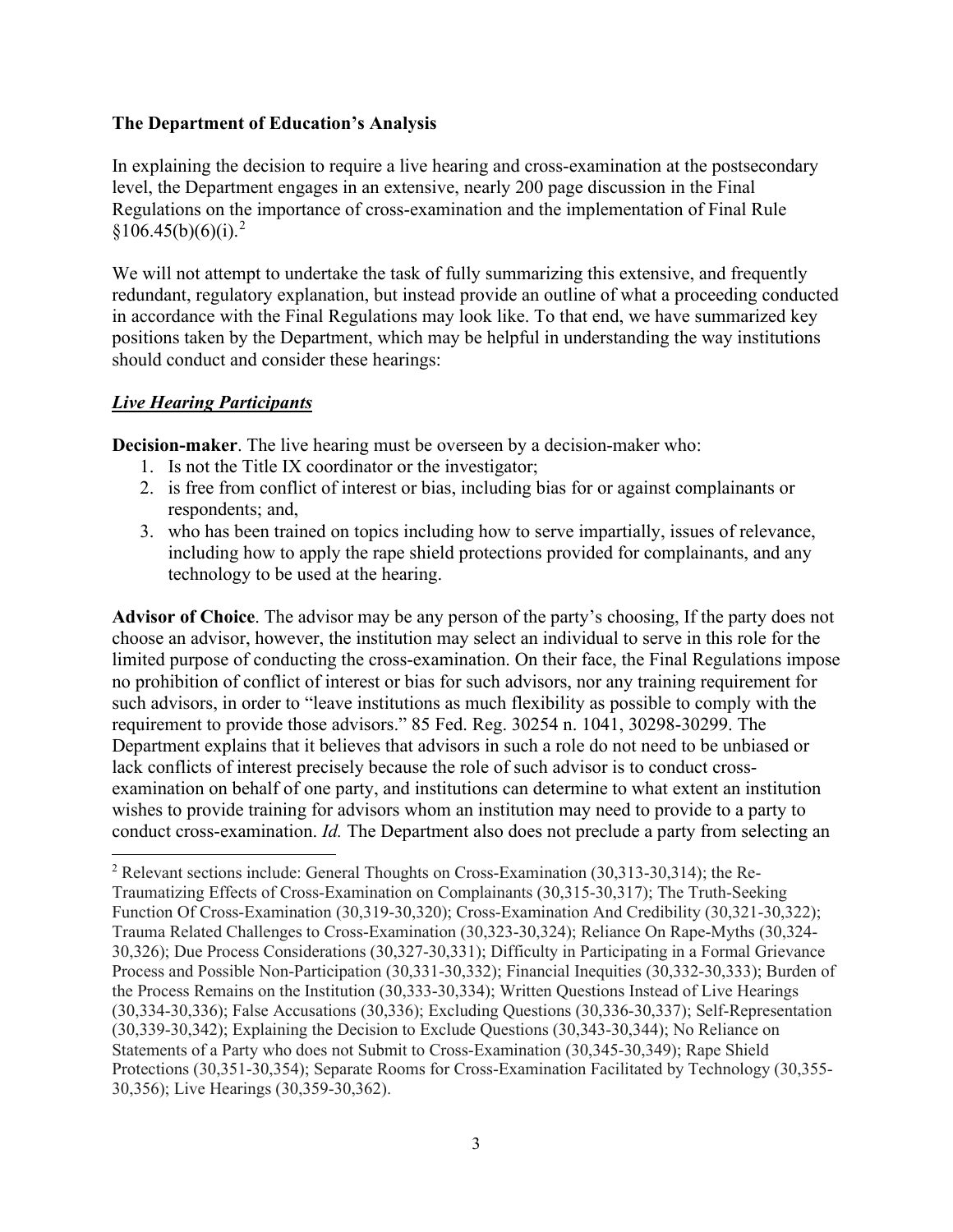advisor who may be a witness. Id. at [3](#page-3-0)0299.<sup>3</sup> The Department also suggests, but does not state, that the advisor may be simply a facilitator who asks the questions, and is not an appointed advocate for either party.

Regarding whether the advisor must or should be an attorney, the Department reiterates that the Final Regulations were written to provide institutions with flexibility and discretion to determine whether they wish to provide legal representation to parties in a grievance process, but the final regulations do not restrict the right of each party to select an advisor with whom the party feels most comfortable and believes will best assist the party, and thus clarifies that the party's advisor of choice may be, but is not required to be, an attorney. *Id*. at 30298-30299. The Department also emphasizes that the provision that the advisor of choice may be, but is not required to be, an attorney, is intended to clarify that a party's right to an advisor of choice differs from the right to legal representation in a criminal proceeding, and the constitutional protections attendant thereto. *Id*. at 30297.

The Final Regulations also note that institutions retain discretion to restrict participation by advisors in order to serve the needs and interests of the institution and its community, while complying with the requirements for Grievance Processes set out in Section 106.45. *Id*. at 30298. The Final Regulation further makes clear that a party does not have a right to "selfrepresentation;" rather any and all cross-examination must be conducted by an advisor. *Id*. at 30320.

Finally, in the event that neither a party nor their advisor appear at the hearing, the institution must provide an advisor to appear "on behalf of" the non-appearing party. *Id*. at 30339-40. Note that, inasmuch as the failure to appear may not be known in advance, this may, in practice, require that institutions have designated advisors for cross examination "on call" for each party, at all hearings.

**Complainant and Respondent**. While the Final Regulations provide that neither party may choose to "waive" the right to a live hearing ( 85 Fed. Reg. 30361), they also "protect every individual's right to choose whether to participate" in the hearing or answer cross-examination questions. *Id*. at 30322. ("The Department acknowledges that cross-examination may be emotionally difficult for parties and witnesses, especially when the facts at issue concern sensitive, distressing incidents involving sexual conduct. The Department recognizes that not every party or witness will wish to participate, and that institutions have no ability to compel a party or witness to participate.").

In the event that any party declines to participate, the decision-maker(s) must not rely on any statement<sup>[4](#page-3-1)</sup> of that party or witness in reaching a determination regarding responsibility;

<span id="page-3-0"></span><sup>&</sup>lt;sup>3</sup> Note that this may be a significant change to what many institutions currently allow.

<span id="page-3-1"></span><sup>4</sup> The Department defined "statement" as follows:

The prohibition on reliance on "statements" applies not only to statements made during the hearing, but also to any statement of the party or witness who does not submit to cross-examination. "Statements" has its ordinary meaning, but would not include evidence (such as videos) that do not constitute a person's intent to make factual assertions, or to the extent that such evidence does not contain a person's statements. Thus, police reports, SANE reports, medical reports, and other documents and records may not be relied on [in making a final determination after the completion of the hearing] to the extent that they contain the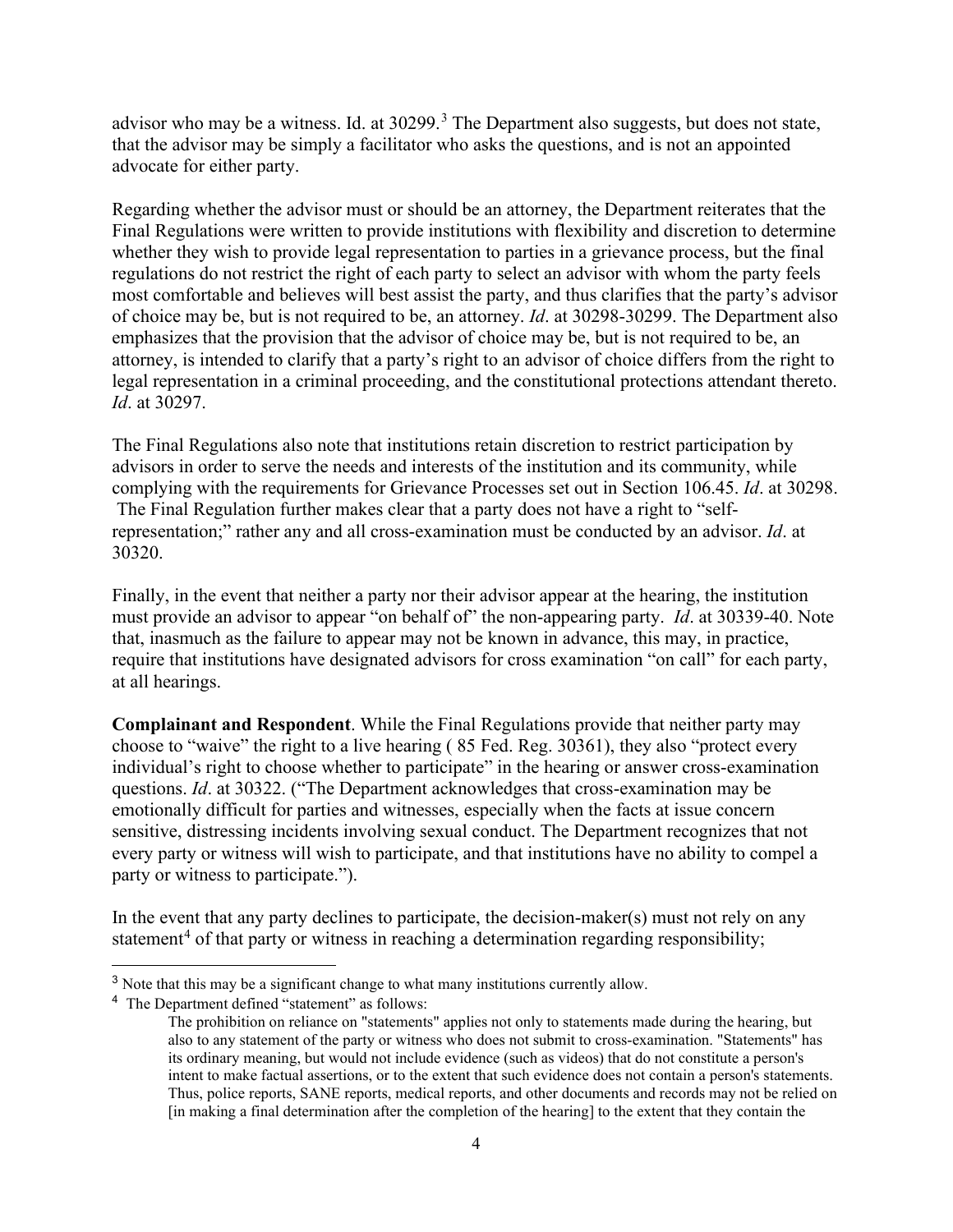provided, however, that the decision-maker(s) cannot draw an inference about the determination regarding responsibility based solely on a party's or witness's absence from the live hearing or refusal to answer cross examination or other questions. *See* 34 C.F.R. §106.45(b)(6)(i).

The Department explains that this provision applies to situations where, for example, a respondent is concurrently facing criminal charges and chooses not to appear or answer questions to avoid self-incrimination that could be used against the respondent in the criminal proceeding. 85 Fed. Reg. 30099, 30344; *see also* 30267 (this modification addresses commenters' concerns that a respondent should not be found responsible solely because the respondent refused to provide self-incriminating statements).

Nonetheless, the Department notes that "even if no party appears for the live hearing such that no party's statements can be relied on by the decision-maker, it is still possible to reach a determination regarding responsibility where non-statement evidence has been gathered and presented to the decision-maker." *Id*. at 30361. As an example, the Department notes that "where a complainant refuses to answer cross-examination questions but video evidence exists showing the underlying incident, a decision-maker may still consider the available evidence and make a determination." *Id*. at 30328.

Where a party refuses to participate, the institution may still proceed with the grievance process (though the institution must still send to a party who has chosen not to participate notices required under § 106.45; for instance, a written notice of the date, time, and location of a live hearing). *Id*. at 30270.

The Final Rule is also clear that where a party does not wish to participate in a grievance process, including being cross-examined at a live hearing, the institution is not permitted to threaten, coerce, intimidate, or discriminate against the party in an attempt to secure the party's participation. See Section 106.71; *see also* 85 Fed. Reg. 30216 (noting that institutions may not retaliate against complainant for declining to participate in the grievance process, including the live hearing).

In the event that a party chooses not to attend, the Department clarifies that a party's advisor may nonetheless appear and conduct cross-examination. *Id*. at 30340.

**Witnesses**. Like parties, witnesses are not required to participate in the live hearing process, but without their live testimony the decision-maker cannot rely on their statements. *See* 34 C.F.R.  $§106.45(b)(6)(i)$ . Further, the Department is clear that "[n]o person should coerce or intimidate any witness into participating in a Title IX proceeding, and  $\S$  106.71(a) protects every individual's right not to participate free from retaliation." 85 Fed. Reg. 30360.

statements of a party or witness who has not submitted to cross-examination. While documentary evidence such as police reports or hospital records may have been gathered during investigation and, if directly related to the allegations inspected and reviewed by the parties, and to the extent they are relevant, summarized in the investigative report, the hearing is the parties' first opportunity to argue to the decisionmaker about the credibility and implications of such evidence. Probing the credibility and reliability of statements asserted by witnesses contained in such evidence requires the parties to have the opportunity to cross-examine the witnesses making the statements.

<sup>85</sup> Fed. Reg. at 30349.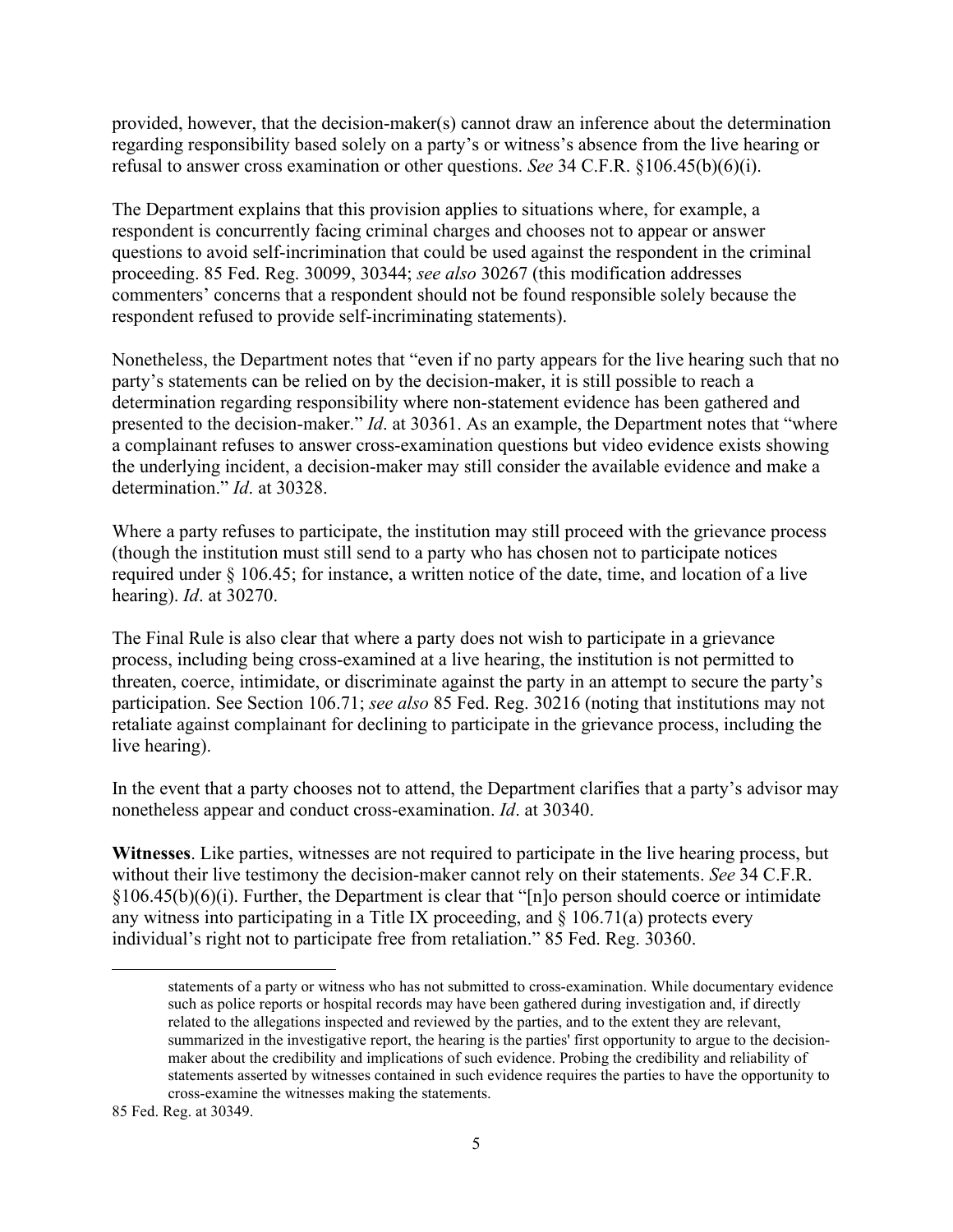The Final Regulations indicate that a party's statements to another witness may not be relied upon when the party chooses not to attend the live hearing or refuses to submit to crossexamination. The Department explains that even if a witness appears and recounts the statements of the party, "it would be unfair and potentially lead to an erroneous outcome to rely on statements untested via cross-examination." *Id*. at 30347.

# *Live Hearing Process*

**In-Person or Virtually**. Live hearings may be conducted with all parties physically present in the same geographic location or, at the school's discretion, any or all parties, witnesses, and other participants may appear at the live hearing virtually, with technology enabling participants to see and hear each other. *See* 34 C.F.R. §106.45(b)(6)(i). Further, at any party's request, crossexamination may occur with the parties in separate rooms using technology that enables participants to see and hear the person answering questions. *See Generally* 85 Fed. Reg. 30355- 30358*.* The Department states that it has determined that this approach allows the full value of cross-examination to be achieved while shielding the complainant from being in the physical presence of the respondent. *Id*. at 30355. [5](#page-5-0)

The Department declines to grant witnesses (as opposed to the parties) the right to demand to testify in a separate room, but allows an institution the discretion to permit any participant to appear remotely. *Id.* at 30356. In justifying this distinction, the Department explains that unlike complainants, witnesses usually do not experience the same risk of trauma through crossexamination. *Id.* Witnesses also are not required to testify and may simply choose not to testify because the determination of responsibility usually does not directly impact, implicate, or affect them. *Id.* With respect to a witness who claims to also have been sexually assaulted by the respondent, the institution has discretion to permit the witness to testify remotely, or to hold the entire live hearing virtually. *Id.*

**Technology and Privacy**. The Department does not discuss any specific technology that should be used in these proceedings, but notes that low-cost technology is available for both virtual participation and live streaming. *Id*. At 30356.. The Department notes, however, that institutions are obligated under  $\S 106.71$  to "keep confidential the identity of any individual who has made a report or complaint of sex discrimination, including any individual who has made a report or filed a formal complaint of sexual harassment, any complainant, any individual who has been reported to be the perpetrator of sex discrimination, any respondent, and any witness" in a Title IX grievance process except as permitted by FERPA, required by law, or as necessary to conduct the hearing or proceeding. As a result, the Department cautions institutions to ensure that technology used to comply with this provision does not result in "live streaming" a party in a manner that exposes the testimony to persons outside those participating in the hearing. *Id*.

<span id="page-5-0"></span><sup>5</sup> The Department explains: "To protect traumatized complainants from facing the respondent in person, crossexamination in live hearings held by postsecondary institutions must never involve parties personally questioning each other, and at a party's request, the live hearing must occur with the parties in separate rooms with technology enabling participants to see and hear each other." *See* 85 Fed. Reg. at 30069.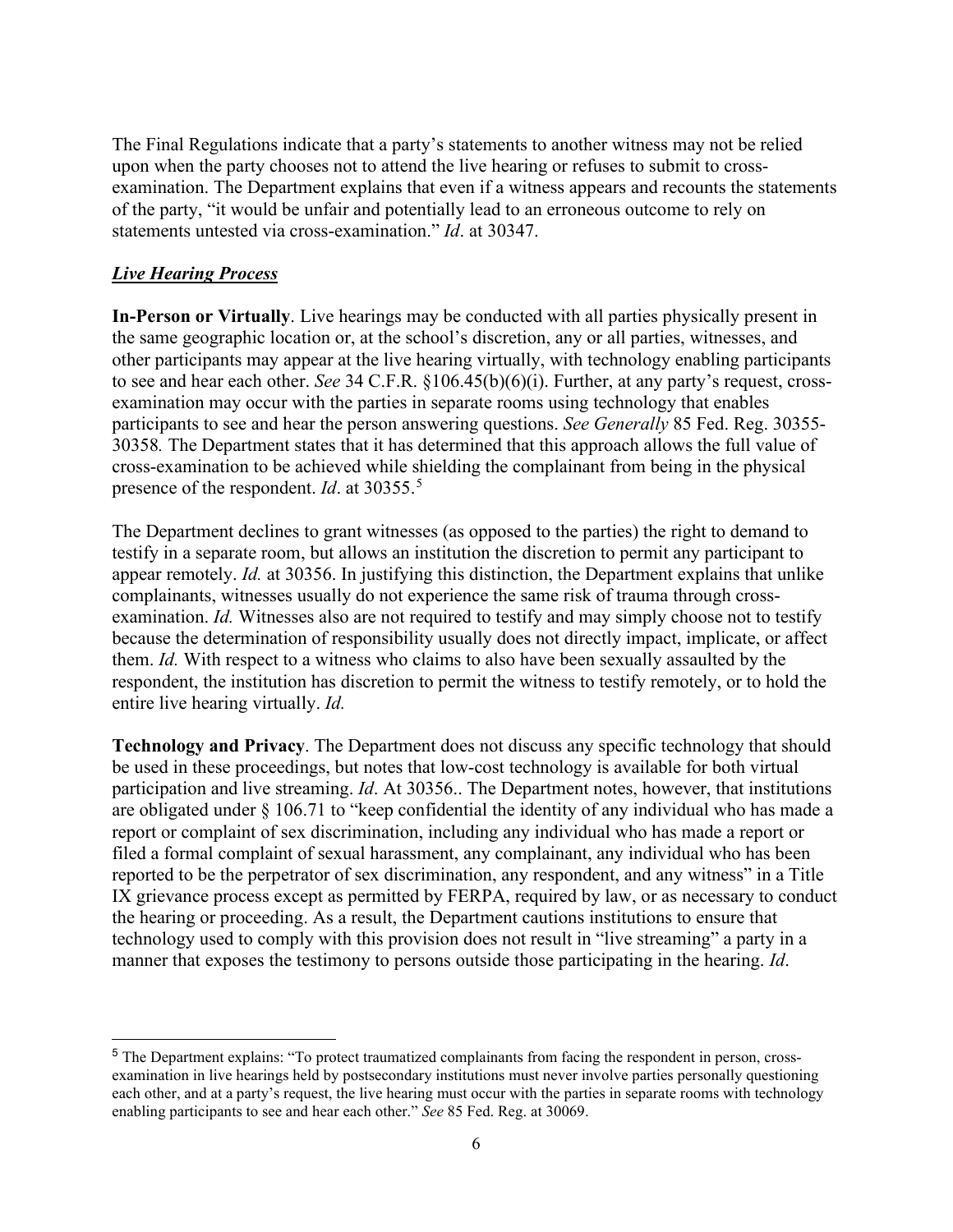Similarly, the Department is clear that for these same reasons, the hearing is not a "public hearing." *Id*. at 30362.

**Record of Hearing**. An audio or audiovisual recording, or transcript, of the hearing must be created, which must then be made available for the parties' review. *See* 34 C.F.R.  $§106.45(b)(6)(i)$ . The Department explains that such a recording or transcript will help any party who wishes to file an appeal pursuant to  $\S$  106.45(b)(8) and also will reinforce the requirement that a decision-maker not have a bias for or against complainants or respondents generally, or for or against an individual complainant or respondent. 85 Fed. Reg. 30362.

**Role of Advisors**. The Department broadly explains that "cross-examination is especially critical to resolve factual disputes between the parties and give each side the opportunity to test the credibility of adverse witnesses, serving the goal of reaching legitimate and fair results." *Id*. at 30311.

As such, Final Rule §106.45(b)(6)(i) allows advisors to "ask the other party and any witnesses all relevant questions and follow-up questions, including those challenging credibility" and must be conducted "directly, orally, and in real time" by the advisor and *never* by the parties.

The Department does not necessarily equate the advisor to a "zealous advocate" for the party. The Department notes that the duty to cross-examine "need not mean more than relaying that party's questions to the other parties and witnesses… [t]hat function could therefore equate to serving as a party's proxy, or advocating for a party, or neutrally relaying the party's desired questions." *Id.* at 30299,30340. It is not clear how this will translate to actual application in the process.

The Department specifically states that because the Final Rule includes the phrase "directly, orally, and in real time" to describe how cross-examination must be conducted, they decline to impose a requirement that questions be submitted for screening prior to the hearing (or during the hearing), in order to preserve the benefits of live, back-and-forth questioning and follow-up questioning unique to cross-examination. *Id.* at 30343. Nevertheless, as a practical matter, the requirement that questions be tested for relevance in advance of their asking may suggest the need for some form of prior submission for preliminary (and not necessarily follow-up) questions. The Department does not indicate to what extent the parties and institution could stipulate to the relevance of questions before or during the hearing.

**Role of the Decision-maker**. After a question is asked of a complainant, respondent, or witness, the decision-maker must determine, before any answer is provided, whether the question is relevant. *See* 34 C.F.R. §106.45(b)(6)(i). The decision-maker must explain to the party's advisor asking cross-examination questions any decision to exclude a question as not relevant. *Id.*

*Determining Relevance.* The basic test for relevance is whether the question posed is probative of the question of responsibility. In determining whether a question is relevant, the Department explains that the decision-maker must focus on evidence pertinent to proving whether facts material to the allegations under investigation are more or less likely to be true. 85 Fed. Reg. 30294.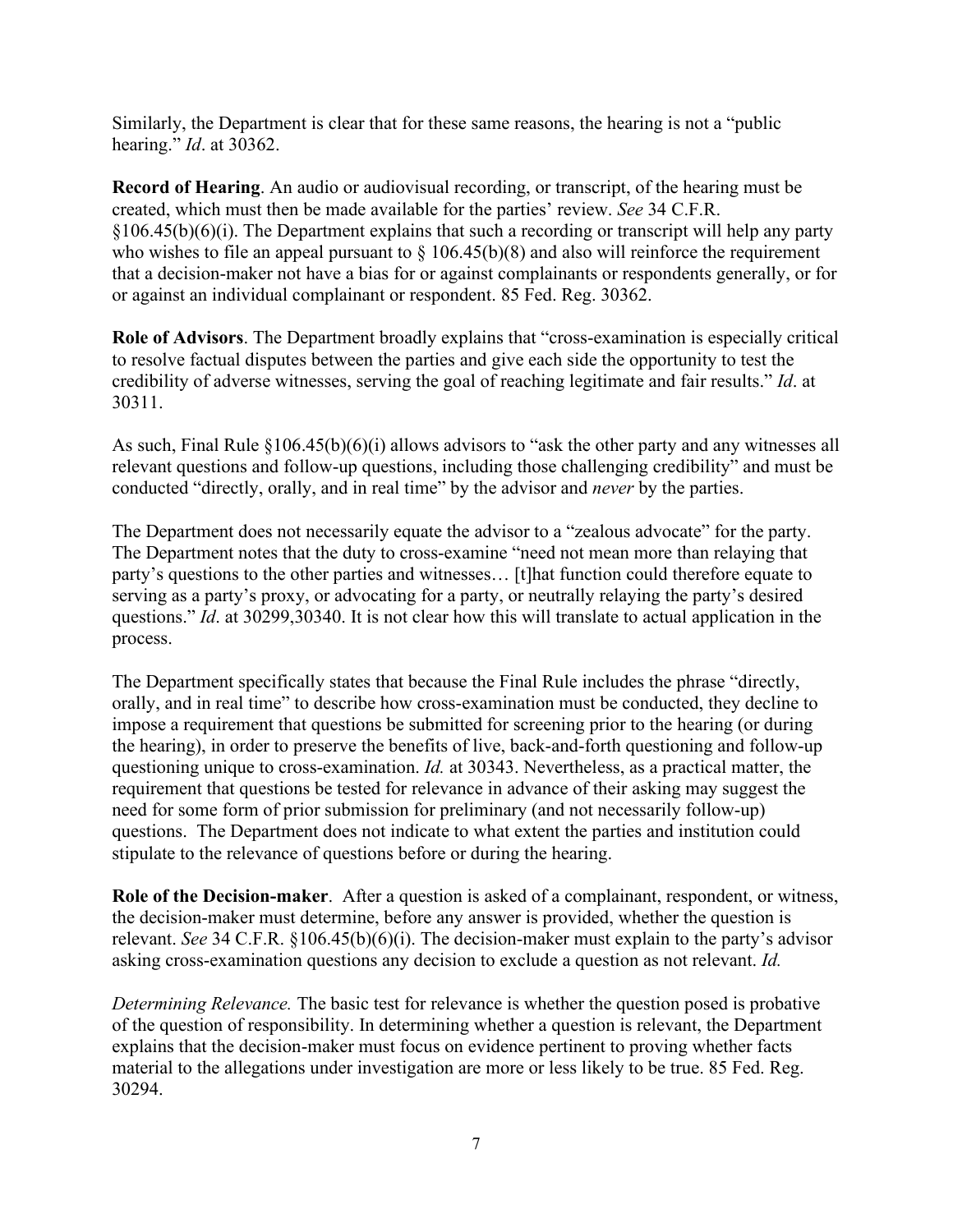More specifically, questions and evidence about the complainant's sexual predisposition or prior sexual behavior are "irrelevant," unless (1) such questions and evidence about the complainant's prior sexual behavior are offered to prove that someone other than the respondent committed the conduct alleged by the complainant, or (2) the questions and evidence concern specific incidents of the complainant's prior sexual behavior with respect to the respondent and are offered to prove consent. 34 C.F.R. §106.45(b)(6)(i).

The Final Rule §106.45 deems other forms of evidence and information not relevant or otherwise not subject to use in a grievance process: information protected by a legally recognized privilege; evidence about a *complainant's* prior sexual history, and any party's medical, psychological, and similar records unless the party has given voluntary, written consent. 85 Fed. Reg. 30294. Furthermore, questions that are duplicative or repetitive may fairly be deemed not relevant and thus excluded. *Id*. at 30361.

*Explaining Relevance Decisions*. The Department explains that this provision "does not require a decision-maker to give a lengthy or complicated explanation" in support of a relevance determination. Rather, the Department states that "it is sufficient, for example, for a decisionmaker to explain that a question is irrelevant because the question calls for prior sexual behavior information without meeting one of the two exceptions, or because the question asks about a detail that is not probative of any material fact concerning the allegations." *Id*. at 30343. The Department explains that this requirement reinforces the decision-maker's responsibility to accurately determine relevance, including the irrelevance of information barred under the rape shield language, but also reinforces the requirement that the decision-maker not have a bias for or against complaints or respondents generally or an individual complainant or respondent specifically. *Id*.

#### *Exceptions to Relevance*.

*Rape Shield*. Section 106.45(b)(6)(i) contains rape shield protections, providing that questions and evidence about the complainant's sexual predisposition or prior sexual behavior are not relevant, unless such questions and evidence about the complainant's prior sexual behavior are offered to prove that someone other than the respondent committed the conduct alleged by the complainant, or if the questions and evidence concern specific incidents of the complainant's prior sexual behavior with respect to the respondent and are offered to prove consent. The Department explains that "the rape shield protections serve a critically important purpose in a Title IX sexual harassment grievance process: protecting complainants from being asked about or having evidence considered regarding sexual behavior, with two limited exceptions. The final regulations clarify that such questions, and evidence, are not only excluded at a hearing, but are deemed irrelevant." *Id*. at 30351. The Department notes that the scope of the questions or evidence permitted and excluded under the rape shield language in Final Rule §106.45(b)(6)(i) will depend in part on the institution's definition of consent, but adds that the decision-maker's training will include an understanding of this definition, and thus the decision-maker will understand how to apply the rape shield language in accordance with that definition. *Id*. at 30125, 30353.

Regarding the two exceptions to the Rape Shield provision, the Department explains as follows: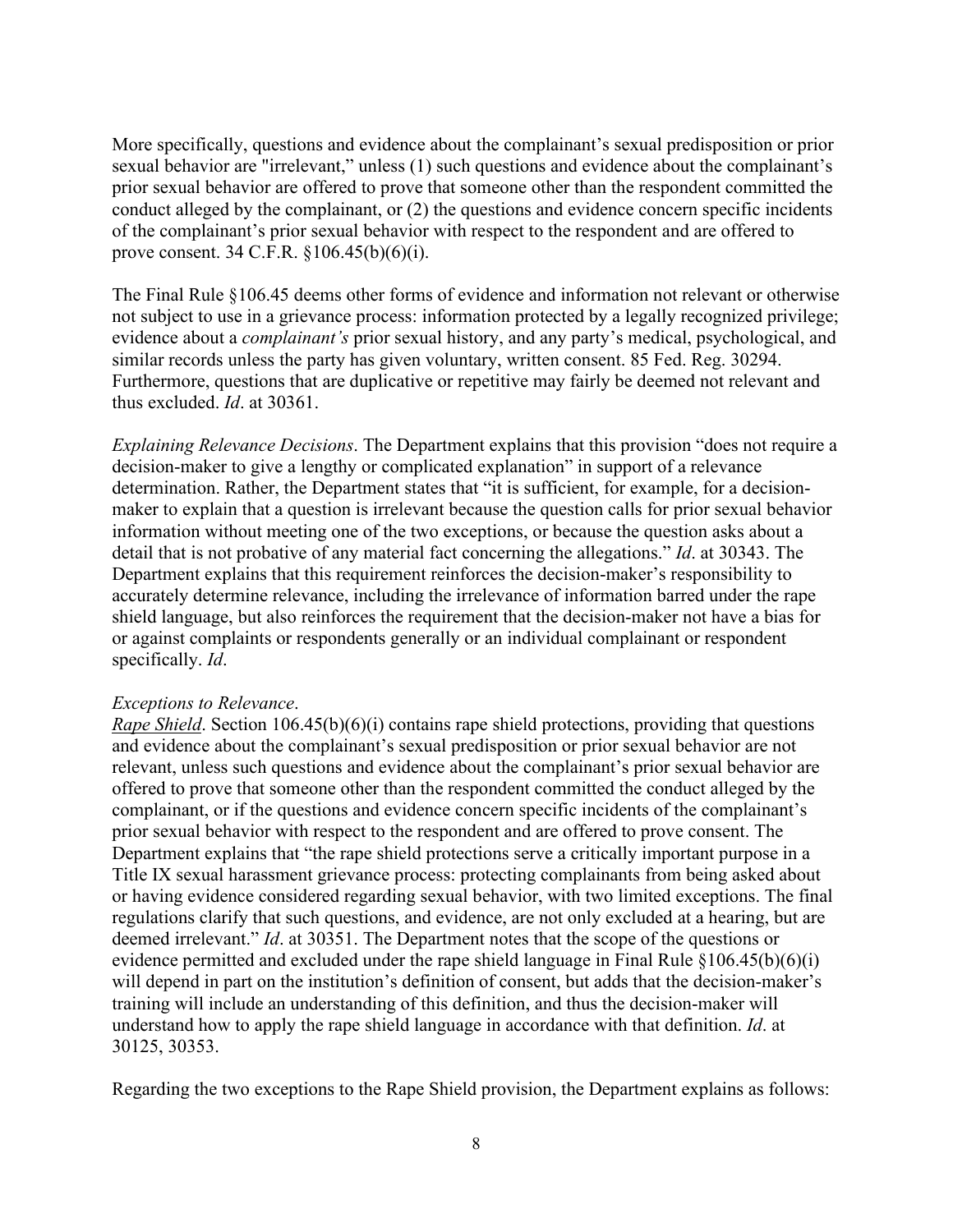Neither of the two exceptions to the rape shield protections promote the notion that women, or complainants generally, are unreliable and that they may be mistaken about who committed an assault, or allow slut-shaming as a defense to sexual assault accusations. Rather, the first exception applies to the narrow circumstance where a respondent contends that someone other than the respondent committed the misconduct, and the second applies narrowly to allow sexual behavior questions or evidence concerning incidents between the complainant and respondent if offered to prove consent. The second exception does not admit sexual history evidence of a complainant's sexual behavior with someone other than the respondent; thus, "slut shaming" or implication that a woman with an extensive sexual history probably consented to sexual activity with the respondent, is not validated or promoted by this provision. As noted above, the scope of when sexual behavior between the complainant and respondent might be relevant to the presence of consent regarding the particular allegations at issue depends in part on a recipient's definition of consent. Not all definitions of consent, for example, require a verbal expression of consent; some definitions of consent inquire whether based on the circumstances the respondent reasonably understood that consent was present (or absent), thus potentially making relevant evidence of past sexual interactions between the complainant and the respondent.

*See* 85 Fed. Reg. 30353.

The Department declines to extend the rape shield language to respondents, explaining that it "does not wish to impose more restrictions on relevance than necessary to further the goals of a Title IX sexual harassment adjudication, and does not believe that a respondent's sexual behavior requires a special provision to adequately protect respondents from questions or evidence that are irrelevant." *Id*. at 30352. The Departments notes that a "pattern of inappropriate behavior by an alleged harasser must be judged for relevance as any other evidence must be." *Id*. at 30353.

### *Attorney-Client Privilege*

The Department explains that in response to concerns that relevant questions might implicate information protected by attorney-client privilege, the final regulations add Final Rule  $\S106.45(b)(1)(x)$  to bar the grievance process from requiring, allowing, relying on, or otherwise using questions or evidence that constitute, or seek disclosure of, information protected under a legally recognized privilege. *Id*. at 30362, 30435. This bar on information protected under a legally recognized privilege applies at all stages of the §106.45 grievance process, including but not limited to the investigator's gathering of evidence, inspection and review of evidence, investigative report, and the hearing. This protection of privileged information also applies to a privilege held by an institution. *See Id.*

## *Psychological or Medical Records*

The Department specifically prohibits the inclusion as relevant of any party's medical, psychological, and similar records unless the party has given voluntary, written consent. *Id*. at 30294.

## **Cross-Examination Process**.

### *Effect of Failing to Submit to Cross-Examination*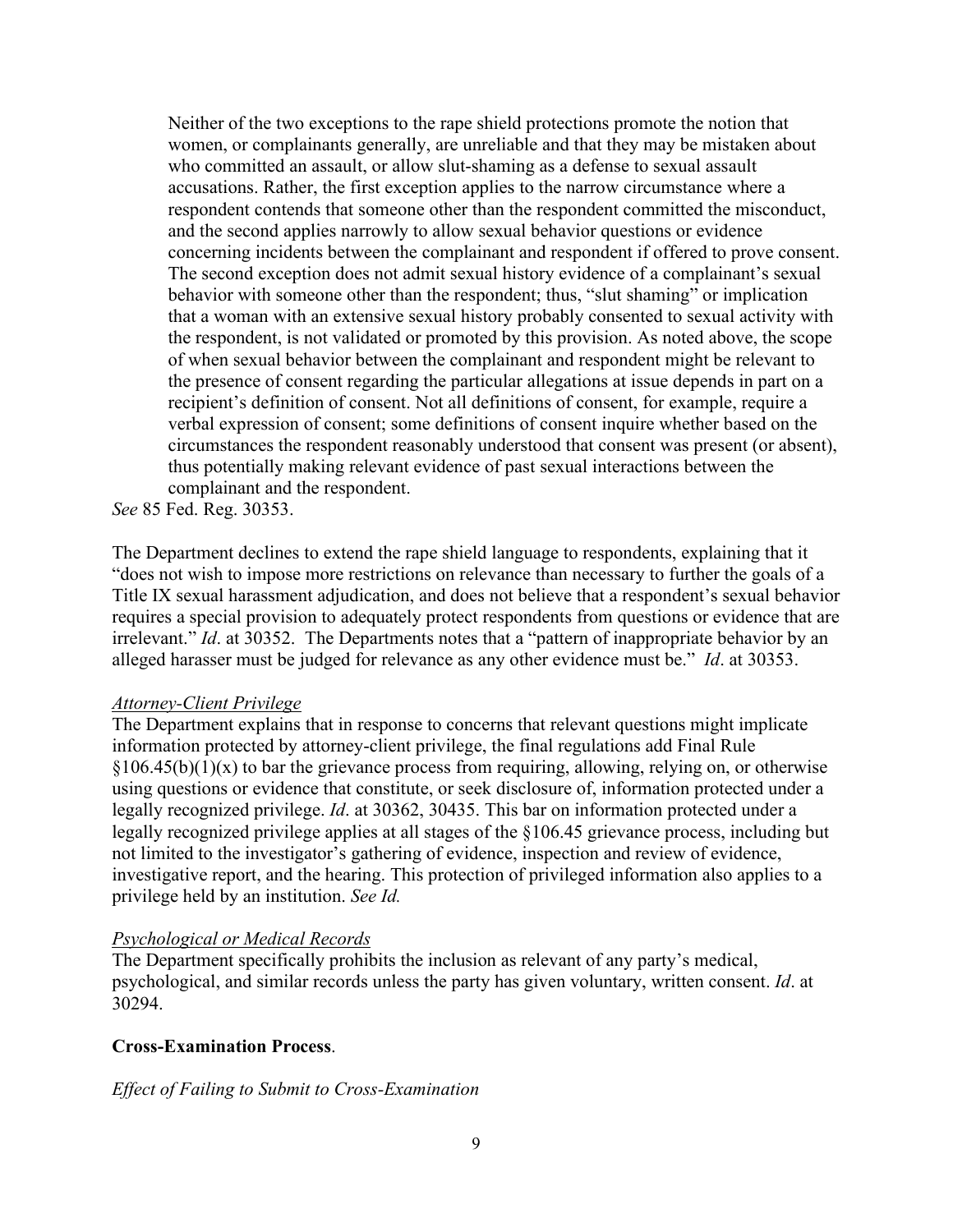The hallmark of the required live hearing is an opportunity for each party's advisor to conduct live cross-examination of the other party (or parties) and witnesses. As described above, the refusal by a party or a witness to show up to a live hearing and "submit" to cross-examination can have significant effects on the investigation process (and outcome), including by limiting the statements of the non-appearing party on which the decision-maker may rely in making a determination (this includes statements made to other witnesses). *See* 34 C.F.R. §106.45(b)(6)(i).

### *Effect of Failing to Respond to Question by Party's Advisor*

The Department states that to "submit to cross-examination" means answering those "crossexamination questions that are relevant," as determined by the decision-maker "in real time during the hearing." 85 Fed. Reg. 30349. If a party or witness is present at the live hearing, but disagrees with a relevance determination, they may have the choice of either (1) abiding by the decision-maker's determination and answering or (2) refusing to answer the question. *Id*. However, unless the decision-maker reconsiders the relevance determination, the decision-maker cannot rely on any statement on which a party of witness has declined to answer crossexamination questions. *Id*. The Department explained that otherwise a party or witness may appear at the live hearing but "waive" questions under cross-examination, which would "circumvent the benefits and purposes of cross-examination as a truth-seeking tool for postsecondary institutions' Title IX adjudications." *Id*.

However, even if a witness or party refuses to submit themselves to cross-examination, or refuses to answer a question by a party advisor, as described above, the decision-maker may still rely on non-statement evidence. *Id*. at 30345. For example, the Department explains, where a complainant refuses to answer cross-examination questions, but video evidence exists showing the underlying incident, a decision-maker may still consider the available non-statement evidence and make a determination. *Id*. at 30328; *see also Id*. at 30346 (where video evidence of the underlying incident is available, and in such circumstances even if both parties fail to appear or submit to cross-examination the decision-maker would disregard party statements yet proceed to evaluate remaining evidence, including video evidence that does not constitute statements or to the extent that the video contains non-statement evidence. If a party or witness makes a statement in the video, then the decision-maker may not rely on the statement of that party or witness in reaching a determination regarding responsibility). Further, the decision-maker must consider this evidence without drawing any inference about the determination based on lack of party or witness testimony. *Id*. at 30328.

#### *Failure to Respond to Question by Decision-Maker*

As discussed above, as a general matter a party or witness must "submit to cross-examination to avoid exclusion of their statements." *Id*. at 30349. The Final Regulations note, however, that this exclusion does not apply to the refusal by a party or witness "to respond to a decision-maker's questions." *Id*. The Final Regulations explain this distinction as follows:

This is because cross-examination (which differs from questions posed by a neutral factfinder) constitutes a unique opportunity for parties to present a decision-maker with the party's own perspectives about evidence. This adversarial testing of credibility renders the person's statements sufficiently reliable for consideration and fair for consideration by the decision-maker, in the context of a Title IX adjudication often overseen by